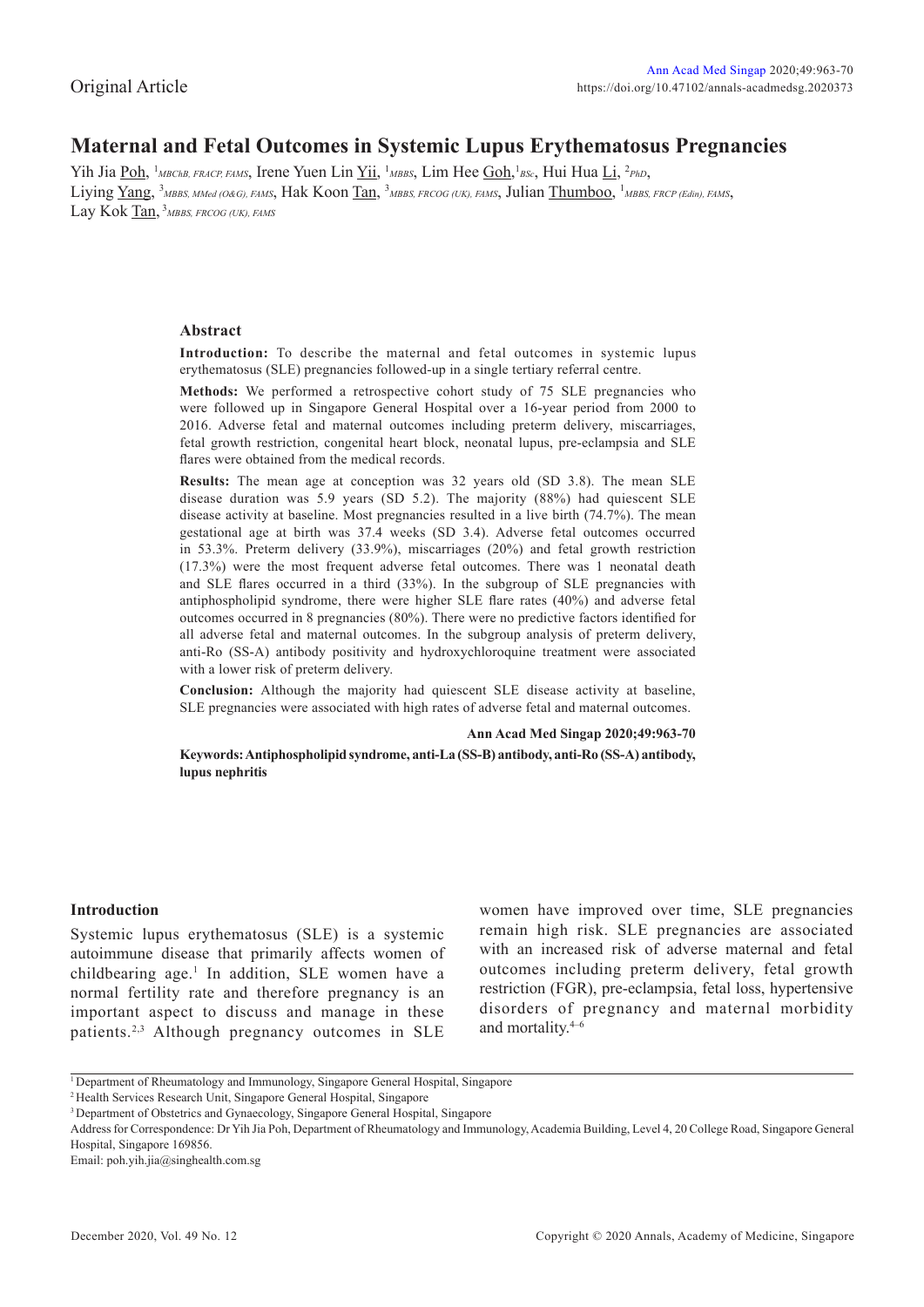There have also been conflicting results from previous studies on the effect of pregnancy on disease activity in SLE, and variable flare rates between 19 and 68% have been reported.<sup>7-10</sup> Numerous predictors of flares have been reported including SLE disease activity 6–12 months prior to conception and cessation of hydroxychloroquine.11,12 Limited data exist on pregnancy outcome in Southeast-Asian SLE patients. This study aims to describe the maternal and fetal outcomes in SLE pregnancies followed up in a tertiary referral centre in Singapore.

### **Methods**

We performed a retrospective cohort study of pregnant patients with SLE who were followed up in Singapore General Hospital, a tertiary referral centre in Singapore, over a 16-year period from 2000 to 2016. All pregnant women who underwent antenatal follow-up in the high risk pregnancy clinic and met the 1997 American College of Rheumatology (ACR) classification criteria for SLE13 were included in the study. Each pregnancy was counted as a separate observation.

Clinical characteristics recorded included maternal demographic profile, prior obstetrics history, co-morbidities, medications, prior immunosuppressant therapy, presence of antiphospholipid syndrome (APS), SLE clinical manifestations, disease activity and disease duration of SLE prior to conception. SLE disease activity was evaluated according to the Safety of Estrogens in Lupus Erythematosus National Assessment (SELENA) version of the Systemic Lupus Erythematosus Disease Activity Index (SLEDAI) scale.<sup>14</sup> Patients were categorised into inactive SLE (SELENA-SLEDAI score <6) or active SLE (SELENA-SLEDAI score ≥6) according to their SELENA-SLEDAI scores. APS was defined according to the Sapporo criteria.15 Immunologic characteristics of patients were recorded and included antiphospholipid antibodies (aPL), anti-Ro (SS-A) and anti-La (SS-B) antibodies.

Maternal outcomes reviewed included SLE disease activity, SLE flares, pre-eclampsia, eclampsia, placenta praevia, maternal death, gestational diabetes, venous thromboembolic events and mode of delivery. Adverse maternal outcome was defined as pre-eclampsia, eclampsia, placenta praevia, gestational diabetes, maternal death, venous thromboembolic events or SLE flares.

Fetal outcomes evaluated were live births, Apgar scores at 1 minute and 5 minutes, birth weight, gestational age, fetal loss which included termination of pregnancy, miscarriages and intra-uterine fetal death and presence of fetal growth restriction (FGR). FGR was defined as a fetal weight that was below the 10th percentile for

gestational age. Live births were categorised into preterm and term. Preterm delivery was defined as delivery before 37 weeks of gestation and term birth as delivery ≥37 weeks of gestation. Miscarriages were categorised into early miscarriage defined as fetal loss prior to 10 weeks' gestation and late miscarriage defined as fetal loss ≥10 weeks' gestation. Intrauterine fetal death was defined as a baby delivered with no signs of life known to have died after 24 weeks gestation.<sup>16</sup> An Apgar score  $>7$ was defined as normal whereas a score <7 was considered to indicate moderate or severe hypoxia.<sup>17</sup> Adverse fetal outcome was defined as miscarriages, intrauterine fetal death, FGR, preterm delivery, fetal abnormality, congenital heart block or neonatal lupus.

# *Statistical analysis*

Descriptive statistics were presented as frequency, mean and standard deviation (SD) measures. Categorical data and mean, together with SD were reported for continuous data. Mixed model was performed to evaluate the effects of potential factors on preterm delivery and miscarriages. All analysis was performed with R3.6.2 (www.r-project.org). A statistical significance level of 5% (*P*<0.05) was utilised.

This study was approved by the SingHealth Centralised Institutional Review Board (CIRB 2014/2056) with exemption of patient consent.

### **Results**

### *Patient characteristics*

There was a total of 75 pregnancies in 45 SLE women during the observation period from 2000 to 2016. All the patients fulfilled the 1997 ACR criteria for SLE diagnosis.13 In our multi-ethnic cohort, 65.3% were Chinese, 22.7% Malay and 6.7% Indian. The mean age at conception was 32 years old (SD 3.8). There were 2 in-vitro fertilisation pregnancies. The mean SLE disease duration prior to conception was 5.9 years (SD 5.2). At baseline, the majority (88%) had quiescent SLE disease activity. Patient characteristics are summarised in Table 1.

The most frequent pregestational SLE clinical manifestations were haematological (73.3%), arthritis (70.7%), renal (57.4%), mucocutaneous (25.3%), serositis (20%) and neurological (10.7%). In the 43 pregnancies with renal involvement, there were 30 with a prior renal biopsy. More than half (56.7%) had Class IV lupus nephritis, 23.3% Class V lupus nephritis and 16.7% with Class III lupus nephritis on renal biopsy.

There were 10 pregnancies (13.3%) with secondary APS and 9 of these were obstetric APS. There was 1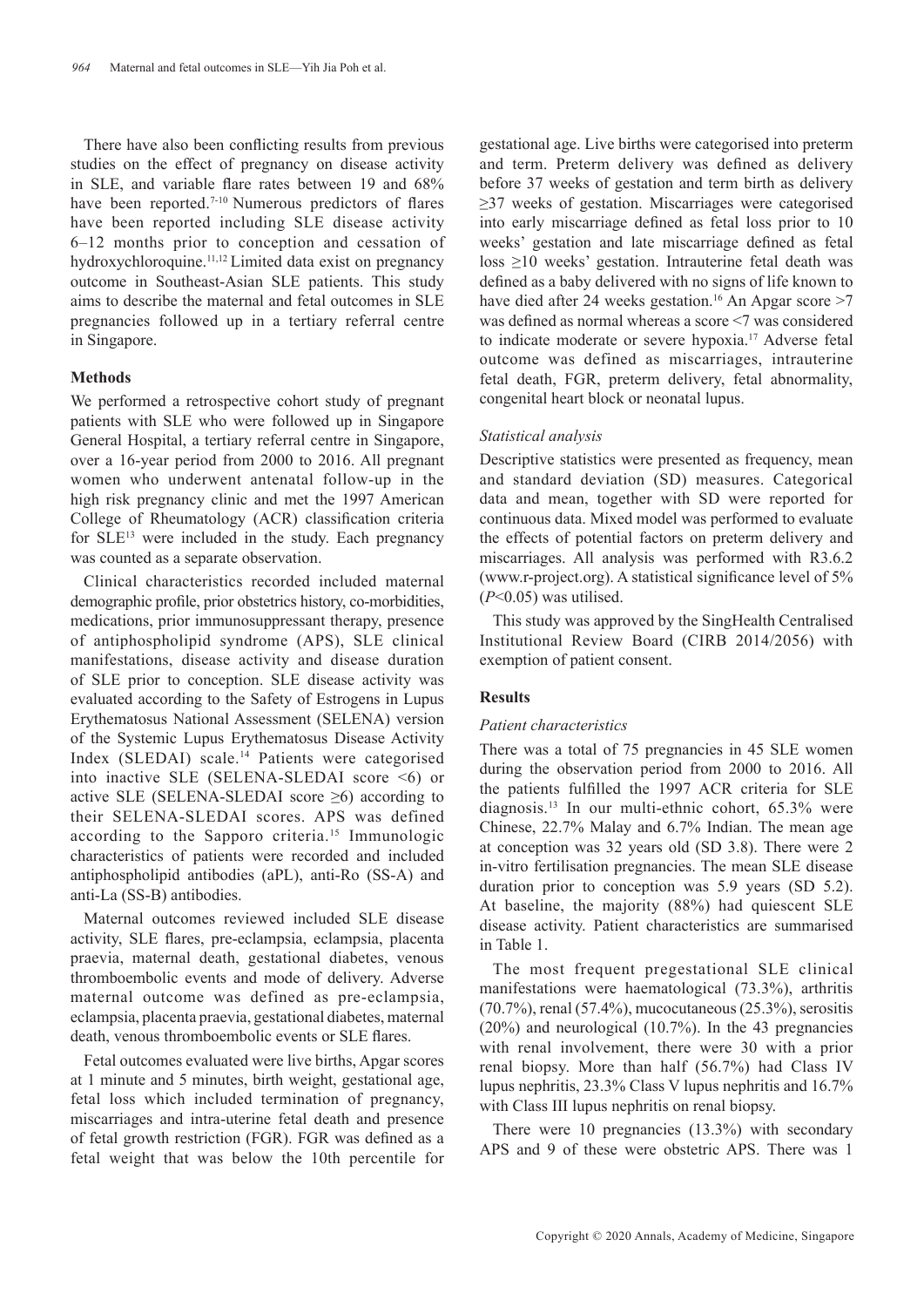Table 1. Baseline demographics and clinical characteristics of pregnant SLE women

| Age at conception (years)<br>$Mean \pm SD$                                                                                                                                                         | $32.0 \pm 3.8$                                                                                         |
|----------------------------------------------------------------------------------------------------------------------------------------------------------------------------------------------------|--------------------------------------------------------------------------------------------------------|
| Age at diagnosis of SLE (years)<br>$Mean \pm SD$                                                                                                                                                   | $26.0 \pm 5.5$                                                                                         |
| SLE disease duration (years)<br>Mean $\pm$ SD                                                                                                                                                      | $5.9 \pm 5.2$                                                                                          |
| Blood pressure at booking visit (mmHg)<br>Mean $\pm$ SD                                                                                                                                            | $104.4 \pm 13.4$                                                                                       |
| Ethnicity, $n$ (%)<br>Chinese<br>Malay<br>Indian<br>Others                                                                                                                                         | 49 (65.3)<br>17(22.7)<br>5(6.7)<br>4(5.3)                                                              |
| Smoking, $n$ $(\%)$                                                                                                                                                                                | 8 (10.7)                                                                                               |
| Previous deliveries, $n$ (%)<br>None<br>One or more                                                                                                                                                | 33(44.0)<br>42 (56.0)                                                                                  |
| Previous SLE specific treatment, n (%)<br>Prednisone<br>Hydroxychloroquine<br>Chloroquine<br>Azathioprine<br>Mycophenolate mofetil<br>Cyclosporin<br>Methotrexate<br>Cyclophosphamide<br>Rituximab | 71 (94.7)<br>48 (64.0)<br>9 (12.0)<br>28 (37.3)<br>21 (28.0)<br>6(8.0)<br>1(1.3)<br>14(18.7)<br>3(4.0) |
| <i>Co-morbidities, n <math>(\%)</math></i><br>Hypertension<br>Hyperlipidaemia<br>Diabetes mellitus<br>Thyroid disease                                                                              | 1(1.3)<br>1(1.3)<br>1(1.3)<br>2(2.7)                                                                   |
| SLE clinical manifestations, n (%)<br>Haematological<br>Arthritis<br>Renal<br>Muco-cutaneous<br>Serositis<br>Neurological                                                                          | 55 (73.3)<br>53 (70.7)<br>43 (57.4)<br>19(25.3)<br>15(20.0)<br>8 (10.7)                                |
| Concomitant rheumatic disease, n (%)<br>Sjogren's Syndrome<br>Antiphospholipid Syndrome                                                                                                            | 26 (34.7)<br>10(13.3)                                                                                  |
| Immunological characteristics, n (%)<br>anti-Ro (SS-A)<br>anti-La (SS-B)<br>anti-cardiolipin IgG<br>anti-cardiolipin IgM<br>Lupus anticoagulant                                                    | 33 (44.0)<br>7(9.3)<br>17(22.7)<br>14(18.7)<br>10 (13.3)                                               |
| <b>Current Medications, n (%)</b><br>Prednisone<br>Hydroxychloroquine<br>Chloroquine<br>Azathioprine<br>Cyclosporine<br>Aspirin<br>Low molecular weight heparin                                    | 57 (76.0)<br>40 (53.3)<br>8(10.7)<br>20 (26.7)<br>1(1.3)<br>25 (33.3)<br>14 (18.7)                     |

Table 1. Baseline demographics and clinical characteristics of pregnant SLE women (Cont'd)

| Prior fetal outcome, n (%)                     |             |
|------------------------------------------------|-------------|
| Total pregnancies                              | 103         |
| Live birth <sup>a</sup>                        | 63 (61.2)   |
| Term delivery                                  | 25(39.7)    |
| Pre-term delivery                              | 13(30.2)    |
| Miscarriage <sup>b</sup>                       | 27(26.2)    |
| Early miscarriage $(\leq 10$ weeks' gestation) | 16(59.3)    |
| Late miscarriage (310 weeks' gestation)        | 3(11.1)     |
| <b>Terminations</b>                            | 13(12.6)    |
| <b>FGR</b>                                     | 1(0.9)      |
| Neonatal death                                 | 2(1.9)      |
| Prior maternal outcome, $n$ (%)                |             |
| Total pregnancies                              | 103         |
| Pre-eclampsia                                  | 2(1.9)      |
| Eclampsia                                      | 0(0)        |
| Placenta praevia                               | 1(0.9)      |
| Maternal death                                 | 0(0)        |
| <b>SLE</b> disease activity at baseline        |             |
| SELENA-SLEDAI, mean (range)                    | $0.43(0-8)$ |

SLE: systemic lupus erythematosus; FGR: fetal growth restriction; SELENA-SLEDAI: Safety of Estrogens in Lupus Erythematosus National Assessment (SELENA) version of the Systemic Lupus Erythematosus Disease Activity Index (SLEDAI) scale

<sup>a</sup> Missing=19, <sup>b</sup> Missing=8

patient with the clinical phenotype of thrombotic APS and had a prior pulmonary embolism. There were 5 patients with concomitant co-morbidities including thyroid disease  $(n=2)$ , hypertension  $(n=1)$ , diabetes mellitus (n=1) and hyperlipidaemia (n=1). A third of the cohort (n=26) had Sjogren's syndrome.

There were 33 (44%) who were primigravida in our cohort. In the multiparous SLE women, there were a total of 103 previous pregnancies and the live birth rate was 61.2%. There were a third (30.2%) with preterm deliveries. Miscarriages occurred in 27 pregnancies (26.2%) and the majority of these (59.3%) were early miscarriages. Preeclampsia occurred in 2 pregnancies (1.9%).

#### *Medications*

Prior to pregnancy, the most frequent SLE-specific therapy prescribed were corticosteroid (94.7%), antimalarial including hydroxychloroquine and chloroquine (76%), and azathioprine (37.3%). There were 14 pregnancies (18.7%) with a history of cyclophosphamide therapy. During pregnancy, the most common SLE-specific therapy was similar with the majority receiving corticosteroids (76%) and antimalarials (64%). The mean dose of prednisone was 7.4mg daily. Low-dose aspirin and low-molecular weight heparin (LMWH) were administered in 25 pregnancies (33.3%) and 14 pregnancies (18.7%), respectively.

In the subgroup of SLE with secondary APS  $(n=10)$ , 4 were treated with therapeutic dose of LMWH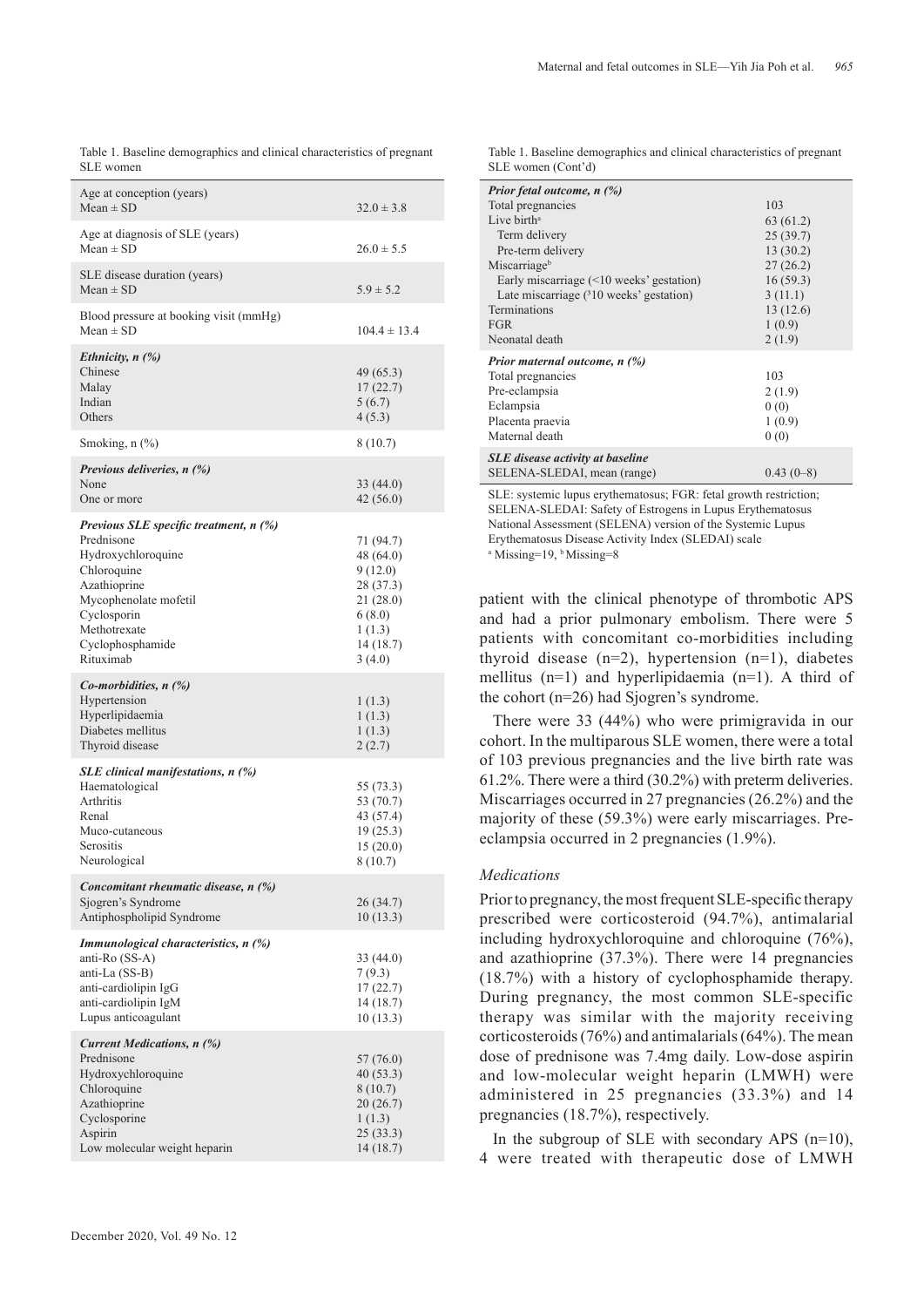(1mg/kg), 1 with a combination of therapeutic LMWH and aspirin, 1 with prophylactic dose of LMWH (40mg daily), and 1 with a combination of prophylactic LMWH and aspirin.

# *Immunological characteristics*

There were 33 pregnancies (44%) with anti-Ro (SS-A) antibody positivity and 7 pregnancies (9%) with anti-La (SS-B) antibody positivity. The prevalence of aPL positivity was 40%, with anticardiolipin (aCL) antibody of immunoglobulin G (IgG) being the most common (22.7%), followed by aCL antibody of immunoglobulin M (IgM) (18.7%) and lupus anticoagulant (13.3%).

# *Fetal outcome*

In our cohort, the live birth rate was 74.7%. More than half of the deliveries (57.1%) were via caesarean section. There were 37 pregnancies (66.1%) with term deliveries. The mean gestational age at birth was 37.4 weeks (23–40.6 weeks, SD 3.4) and mean fetal weight was 2669.3g (585–3875g, SD 723.9). There were 3 neonates with Apgar score <7 at 1 minute and none with Apgar score <7 at 5 minutes. Pregnancy outcomes are summarised in Table 2.

Adverse fetal outcomes occurred in 40 pregnancies (53.3%). Preterm delivery was the most common complication and occurred in 19 pregnancies (33.9%) with 2 extremely preterm birth (<28 weeks' gestation) and 2 very preterm birth (28 weeks to <32 weeks' gestation). There were 15 pregnancies with miscarriages and the majority (13/15) were early pregnancy losses that occurred prior to 10 weeks' gestation. There were 13 pregnancies (17.3%) with FGR. There was 1 neonatal death due to neonatal sepsis. There were no cases of congenital heart block or neonatal lupus in our cohort.

In the subgroup of SLE with secondary APS pregnancies, adverse fetal outcome occurred in 8 pregnancies (80%). The live birth rate was 50% with 3 preterm deliveries. Miscarriages occurred in 4 pregnancies with 2 early miscarriages and 2 late miscarriages. FGR occurred in 2 pregnancies as shown in Table 2.

In SLE pregnancies with lupus nephritis, adverse fetal outcome occurred in 21 pregnancies (48.8%). The live birth rate was 62.8% and the majority (70.4%) were term deliveries. Miscarriages occurred in 10 pregnancies with 80% of these being early miscarriages (Table 2).

We evaluated the potential factors associated with preterm delivery, miscarriages, live births and all adverse fetal outcomes. Univariable mixed model

analysis revealed that anti-Ro (SS-A) antibody positivity (OR 0.41, CI 0.416–0.420) and hydroxychloroquine treatment (OR 0, CI 0–0.054) were associated with a lower risk of preterm delivery. Results are summarised in Table 3. In the subgroup of anti-Ro (SS-A) antibody positive pregnancies, more than half (60.6%) were treated with antimalarials (hydroxychloroquine or chloroquine). Antimalarial prescription was similar in the subgroup without anti-Ro (SS-A) or anti-La (SS-B) antibody positivity; with more than half (66.7%) who received antimalarial. There were 42.3% with lupus nephritis, 19.2% with APS and lupus nephritis and 3.8% with APS in the subgroup of anti-Ro (SS-A) antibody positive pregnancies. The majority (93.9%) had quiescent SLE disease activity at baseline that was comparable to the whole cohort. There was a trend towards increased risk of preterm delivery in Malays (OR 4.21, 95% CI 0.906–19.580) although this was not statistically significant. In our analysis, there were no predictive factors associated with live births, miscarriages or combined adverse fetal outcomes.

# *Maternal outcome*

There were no predictive factors that were associated with all adverse maternal outcomes. SLE flares occurred in a third (25/75) of our cohort. The most frequent organ involvement was haematological (44%), renal (40%), mucocutaneous (28%) and musculoskeletal (16%). There were 3 patients with no prior renal involvement who experienced a first renal flare in pregnancy. There were 5 pregnancies with a post-partum SLE flare. In the post-partum period, the most common organ involvement was musculoskeletal (60%).

Gestational diabetes occurred in 4 pregnancies (5.3%) and pre-eclampsia in 3 pregnancies (4%). There was 1 pregnancy with post-partum haemorrhage requiring blood transfusion and subsequent hysterectomy.

In the SLE with APS pregnancies, SLE flares occurred in 4 pregnancies (40%) and half of these were renal flares. There was 1 obstetric APS patient who developed deep venous thrombosis 4 weeks post-partum while receiving prophylactic dose of LMWH.

In the subgroup of SLE with lupus nephritis, SLE flares occurred in 14 pregnancies (32.6%). The most common organ involvement was renal (50%), followed by mucocutaneous (35.7%) and haematological (35.7%).

# **Discussion**

In our cohort, the live birth rate was 74.7%, which is comparable to other cohorts.18-20Although a majority of patients (88%) had quiescent SLE disease at conception, adverse fetal outcome as defined by miscarriages,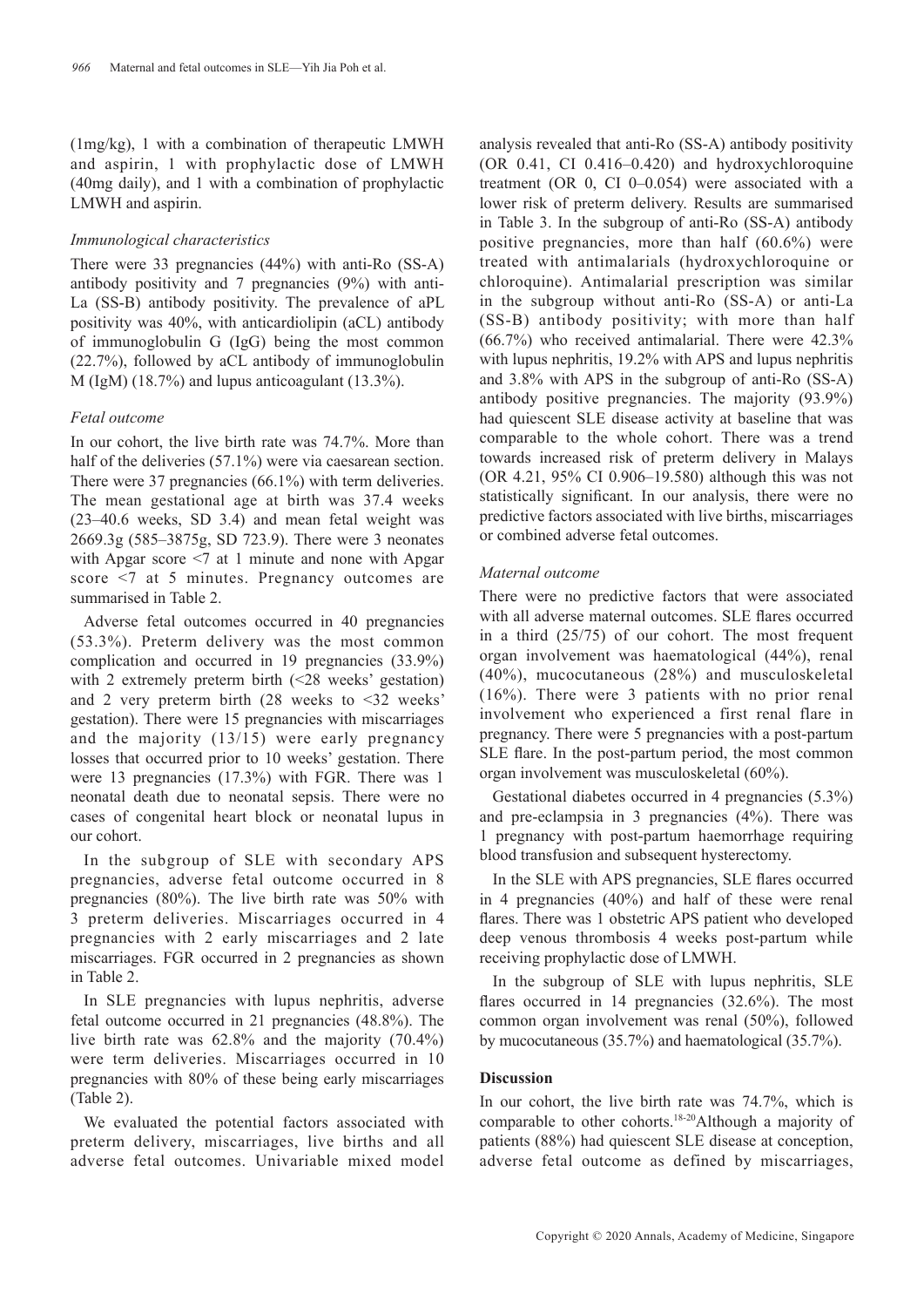|                                                                                                                                                                                                         | <b>All SLE pregnancies</b>                                                | <b>SLE</b> with secondary<br><b>APS</b>                          | <b>SLE</b> with lupus<br>nephritis                                                  |
|---------------------------------------------------------------------------------------------------------------------------------------------------------------------------------------------------------|---------------------------------------------------------------------------|------------------------------------------------------------------|-------------------------------------------------------------------------------------|
| Number of pregnancies, n                                                                                                                                                                                | 75                                                                        | 10                                                               | 43                                                                                  |
| Live birth, $n$ $(\%)$<br>Term delivery<br>Pre-term delivery<br>Mode of delivery, $n$ (%)                                                                                                               | 56 (74.7)<br>37(66.1)<br>19(33.9)                                         | 5(50)<br>2(40)<br>3(60)                                          | 27(62.8)<br>19(70.4)<br>8(29.6)                                                     |
| Normal vaginal delivery<br>Instrumental delivery<br>Caesarean section<br>Gestational age (weeks), mean $\pm$ SD<br>Fetal weight (grams), mean $\pm$ SD<br>Apgar score, $n$ $\binom{0}{0}$               | 20(35.7)<br>4(7.1)<br>32(57.1)<br>$37.4 \pm 3.4$<br>$2669.3 \pm 723.9u^a$ | 1(20)<br>0(0)<br>4(80)<br>$32.26 \pm 6.3$<br>$1485.3 \pm 1042.1$ | 15(55.6)<br>2(7.4)<br>12(44.4)<br>$36.2 \pm 3.9$<br>$2559.8 \pm 806.7$ <sup>d</sup> |
| Apgar $\leq$ 7 at 1 minute<br>Apgar $<$ 7 at 5 minutes                                                                                                                                                  | $3(5.4)^{b}$<br>$(0.0)^{b}$                                               | $0(0)^{c}$<br>$0(0)^{c}$                                         | 1(3.7)<br>0(0)                                                                      |
| Miscarriage, $n$ $\left(\frac{\%}{\%}\right)$<br>Early miscarriage (<10 weeks)<br>Late miscarriage $(^{3}10$ weeks)                                                                                     | 15(20.0)<br>13(86.7)<br>2(13.3)                                           | 4(40)<br>2(50)<br>2(50)                                          | 10(23.3)<br>8(80.0)<br>2(20.0)                                                      |
| Termination, n (%)                                                                                                                                                                                      | 4(5.3)                                                                    | 1(10)                                                            | 4(9.3)                                                                              |
| Neonatal death, n (%)                                                                                                                                                                                   | 1(1.3)                                                                    | 0(0)                                                             | 1(2.3)                                                                              |
| FGR, $n$ $\left(\frac{9}{0}\right)$                                                                                                                                                                     | 13(17.3)                                                                  | 2(20)                                                            | 3(6.9)                                                                              |
| Fetal abnormality, $n$ (%)                                                                                                                                                                              | 0(0)                                                                      | 0(0)                                                             | 0(0)                                                                                |
| Congenital heart block, n (%)                                                                                                                                                                           | 0(0)                                                                      | 0(0)                                                             | 0(0)                                                                                |
| Neonatal lupus, $n$ (%)                                                                                                                                                                                 | 0(0)                                                                      | 0(0)                                                             | 0(0)                                                                                |
| Maternal outcomes, n (%)<br>SLE flare during pregnancy<br>Pre-eclampsia<br>Eclampsia<br>Gestational diabetes<br>Venous thromboembolism<br>Placenta praevia<br>Post-partum haemorrhage<br>Maternal death | 25(33.3)<br>3(4.0)<br>0(0)<br>4(5.3)<br>1(1.3)<br>3(4)<br>1(1.3)<br>0(0)  | 4(40)<br>1(10)<br>0(0)<br>0(0)<br>1(10)<br>1(10)<br>0(0)<br>0(0) | 14(32.6)<br>2(4.7)<br>0(0)<br>4(9.3)<br>0(0)<br>2(4.7)<br>0(0)<br>0(0)              |

Table 2. Maternal and fetal outcomes in the overall cohort, SLE with secondary APS and SLE with lupus nephritis

SLE: systemic lupus erythematosus; APS: antiphospholipid syndrome; FGR: fetal growth restriction

<sup>a</sup> Missing=8, <sup>b</sup> Missing= 6, <sup>c</sup> Missing=1, <sup>d</sup> Missing=5

intrauterine fetal death, FGR, preterm delivery, fetal abnormality, congenital heart block or neonatal lupus occurred in half the pregnancies (53.3%). The most common adverse fetal outcome was preterm delivery (<37 weeks), which was 33.9% and this rate is similar to other cohort studies.21,22 Risk factors for preterm delivery in SLE patients include APS, lupus nephritis, arterial hypertension, high SLE activity prior to conception, SLE flares and glucocorticoid treatment during pregnancy.20,23-25 In the subgroup of SLE with APS patients, the rate of preterm delivery was higher (60%). In addition, the majority  $(76%)$  of our cohort were on glucocorticoids during pregnancy. A recent metaanalysis reported the pooled relative risk (RR) for preterm delivery in SLE patients versus controls was 2.05 (95% CI 1.72–3.32).26 There were no predictive

factors identified for all adverse fetal outcomes or adverse maternal outcomes in our cohort. In the subgroup analysis of preterm delivery, anti-Ro (SS-A) antibody positivity and hydroxychloroquine treatment were associated with a lower risk of preterm delivery. In the subgroup of anti-Ro (SS-A) antibody positive pregnancies, antimalarial usage, concomitant rheumatic diseases and SLE disease activity at baseline were comparable to the whole cohort. A large prospective study of anti-Ro positive women reported that the presence of anti-Ro antibodies was not associated with adverse pregnancy outcomes in both SLE patients and non-SLE patients.27 In a retrospective study, it was postulated that anti-Ro antibodies appear to have a favourable impact in patients with SLE, which is a severe systemic disease. Conversely they have been reported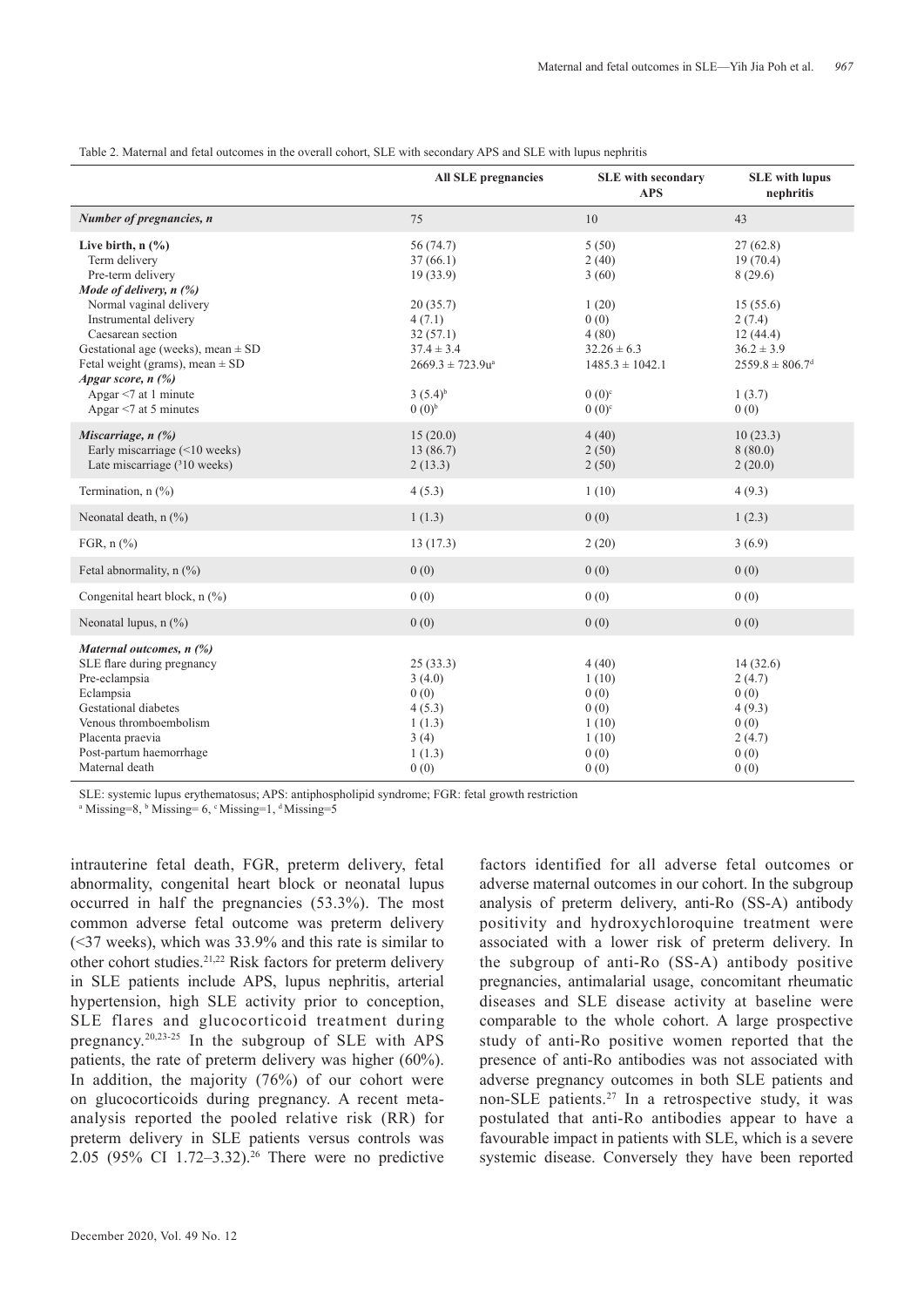| Table 3. Univariate mixed model analysis of the potential exploratory variables associated with preterm delivery |  |
|------------------------------------------------------------------------------------------------------------------|--|
|------------------------------------------------------------------------------------------------------------------|--|

|                                      | OR (95% CI)              | $P$ value |
|--------------------------------------|--------------------------|-----------|
| Race                                 |                          |           |
| Chinese                              | Reference                |           |
| Malay                                | $4.2(0.9-19.6)$          | 0.070     |
| Indian                               | $\overline{\phantom{a}}$ | 1.000     |
| Others                               |                          | 1.000     |
| <b>Smoker</b>                        | $1.4(0.1 - 32.6)$        | 0.820     |
| <b>SLE</b> clinical manifestations   |                          |           |
| Haematological                       | $1.8(0.3-11.4)$          | 0.540     |
| Arthritis                            | $1.9(0.3-14.7)$          | 0.500     |
| Renal                                | $0.9(0.3-4.9)$           | 0.920     |
| Muco-cutaneous                       | $1.5(0.3 - 8.2)$         | 0.610     |
| Serositis                            |                          | 0.002     |
| Neurological                         | $1.4(0.1-24.4)$          | 0.820     |
| <b>Immunological characteristics</b> |                          |           |
| anti-Ro (SS-A)                       | $0.4(0.4-0.4)$           | < 0.0001  |
| anti-La (SS-B)                       | $0.5(0.0-9.5)$           | 0.610     |
| anti-cardiolipin IgG                 | $0.1(0.0-23.6)$          | 0.450     |
| anti-cardiolipin IgM                 | $1.1(0.1-12.0)$          | 0.940     |
| Lupus anticoagulant                  | $2.6(0.2 - 35.0)$        | 0.460     |
| <b>Medications</b>                   |                          |           |
| Prednisone                           | $4.8(0.4 - 64.4)$        | 0.230     |
| Hydroxychloroquine                   | $0.0(0.0-0.1)$           | 0.008     |
| Chloroquine                          | $2.2(0.1-43.0)$          | 0.600     |
| Azathioprine                         | $3.3(0.5-23.5)$          | 0.240     |
| Aspirin                              | $4.2(0.4 - 44.3)$        | 0.240     |
| <b>SLE</b> with secondary APS        | $3.7(0.3-39.8)$          | 0.290     |
| <b>SLE</b> with lupus nephritis      | $0.9(0.2 - 5.0)$         | 0.920     |
|                                      |                          |           |

OR: odds ratio; CI: confidence interval; aCL: anti-cardiolipin antibody; APS: antiphospholipid syndrome

to have an adverse effect in patients with milder autoimmune disease such as Sjogren's Syndrome.28

The rate of miscarriage was 15/75 (20%) with the majority (13 pregnancies) being early miscarriages. There has been a reported reduction in the rates of fetal loss in SLE pregnancies from 43% in the period of 1960–1965 to 17% in the period of 2000–2003, reflecting improvement in disease management and pregnancy monitoring.29 Similarly, another literature review reported a comparable mean fetal loss rate of 19.5% in SLE women.30 This is in keeping with the rate of miscarriages in our cohort. Risk factors for pregnancy loss in SLE include APS, active SLE clinically and serologically (hypocomplementaemia and high anti-double stranded DNA antibodies).<sup>31</sup> This was reflected in our subgroup of SLE with APS patients, which had a miscarriage rate of 40% (4/10).

The rate of caesarean section in our cohort was 57.1%, which was higher than other cohorts. Prior cohorts of SLE pregnancies reported over a third of caesarean deliveries; 36.6% in a national US population-based study performed in 2000–2003<sup>5</sup> and 32–39% in Northern European cohort of SLE pregnancies.<sup>20,32</sup> This rate was also higher than the 2014 Singapore national caesarean rate in the general population of  $37.4\%$ <sup>33</sup> Indications for caesarean sections in SLE pregnancies are similar to the general population; however, the increased rates of complications such as pre-eclampsia or fetal distress occur more frequently in SLE pregnancies, leading to a higher rate of caesarean sections.<sup>34</sup> Further research evaluating indications for caesarean section in these SLE pregnancies will be helpful to understand this trend, which is currently limited by the retrospective nature of our study.

The prevalence of pre-eclampsia was low in our cohort and occurred in 3 pregnancies (4%). In contrast, the occurrence of pre-eclampsia in SLE patients is reported to be between 12% and 35%.8,23,35 The risk factors of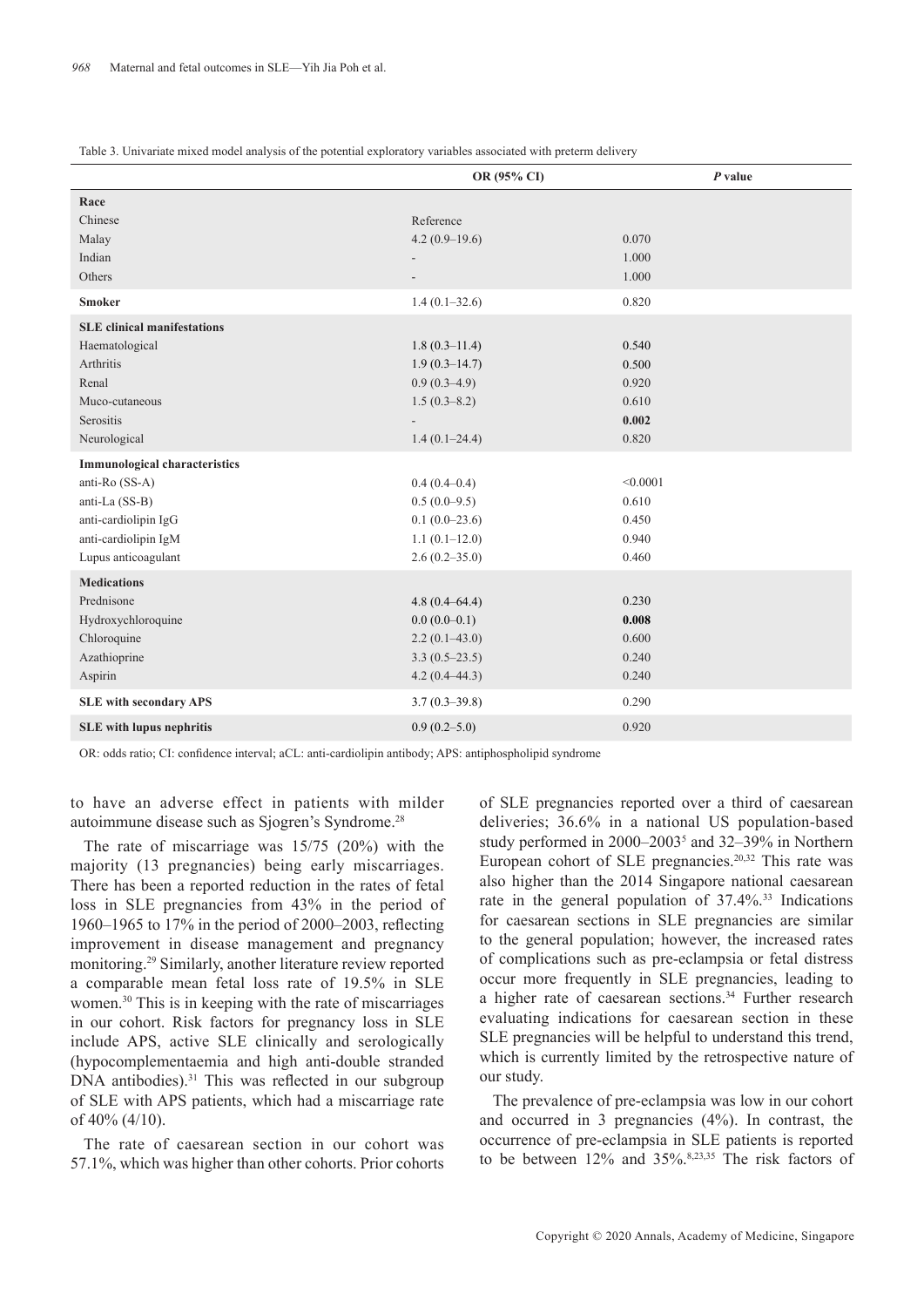pre-eclampsia include autoimmune diseases such as SLE, APS, nulliparity, previous pre-eclampsia, multifetal pregnancy and chronic hypertension.36,37 Of note, the majority of our patients (88%) had quiescent SLE disease activity at baseline and more than half were multiparous. In addition, there were only 2 pregnancies with a prior history of pre-eclampsia, which may have contributed to the lower rate of pre-eclampsia in our cohort. Aspirin was prescribed in a third of our cohort (33.3%). In the most recent recommendations for management of SLE patients, low-dose aspirin has been recommended for SLE women to prevent or delay the onset of gestational hypertension and pre-eclampsia.38,39 Similarly, the American College of Obstetricians and Gynaecologists, National Institute for Health and Care Excellence, and US Preventive Services Health Task Force recommend low-dose aspirin as prophylaxis in all patients at high risk of pre-eclampsia, which included patients with SLE or APS.40,41

SLE flares occurred in a third of our cohort. This finding is similar to those reported in previous studies with flare rates ranging between 19% and 68%.7-10 Predictors for flares identified included disease activity at time of conception, lupus nephritis and discontinuation of medications such as hydroxychloroquine.<sup>11,12</sup> Hydroxychloroquine or chloroquine were prescribed in the majority of our cohort (64%). In addition, the majority (88%) had quiescent SLE disease activity at baseline. In keeping with previous reports, the most commonly affected organs in SLE flares were haematological (44%), renal (40%), mucocutaneous (28%) and musculoskeletal (16%).24,42,43 In our subgroup of SLE with lupus nephritis pregnancies, the SLE flare rate was similar.

Pregnancies in women with APS have an increased risk of adverse pregnancy outcomes including FGR, pre-maturity, pregnancy loss with recurrent early miscarriages or late miscarriages, pre-eclampsia and eclampsia.44 In our subgroup of SLE with secondary APS pregnancies, there was a higher rate of adverse fetal outcome (8/10) and the most common was miscarriages. All SLE with APS pregnancies were treated with either aspirin or LMWH and 4 were treated with combination therapy. The recent guidelines recommend combination therapy with low-dose aspirin and prophylactic dose of LMWH in obstetric APS patients.38,39 In our cohort, all were obstetric APS except for 1 patient. There is conflicting data on pregnancy outcomes between pregnancies with obstetric versus thrombotic APS. Branham et al.<sup>45</sup> showed that patients with thrombotic APS had a higher incidence of adverse pregnancy outcomes whereas Hogden et al.<sup>46</sup> demonstrated the converse with obstetric APS associated with a higher rate. The numbers in our subgroup of SLE with APS pregnancies were too small to evaluate this difference in pregnancy outcomes.

Our study has some limitations as this is a retrospective study with inherent biases including selection bias and missing information. On the other hand, our study reflects pregnancy outcomes of SLE patients in a real-life setting.

### **Conclusion**

In our cohort, SLE pregnancies were associated with an increased adverse fetal and maternal outcome despite quiescent SLE disease activity at baseline. Caesarean section rate in SLE pregnancies was also higher than the national average rate. Anti-Ro (SS-A) antibody positivity and hydroxychloroquine treatment were associated with a lower risk of preterm delivery. SLE pregnancies with APS appeared to have a higher rate of adverse fetal outcomes and SLE flares despite therapy with aspirin or LMWH. Therefore, this emphasised the importance of preconception counselling, optimal timing of pregnancy, risk stratification and multidisciplinary management of SLE pregnancies to achieve optimal outcomes.

#### **REFERENCES**

- 1. Carter EE, Barr SG, Clarke AE. The global burden of SLE: prevalence, health disparities and socioeconomic impact. Nat Rev Rheumatol 2016;12:605-20.
- 2. Ekblom-Kullberg S, Kautiainen H, Alha P, et al. Reproductive health in women with systemic lupus erythematosus compared to population controls. Scand J Rheumatol 2009;38:375-80.
- 3. Clowse MEB, Chakravarty E, Costenbader KH, et al. Effects of infertility, pregnancy loss, and patient concerns on family size of women with rheumatoid arthritis and systemic lupus erythematosus. Arthritis Care Res (Hoboken) 2012;64:668-74.
- Ostensen M, Clowse M. Pathogenesis of pregnancy complications in systemic lupus erythematosus. Curr Opin Rheumatol 2013; 25:591-596.
- 5. Clowse MEB, Jamison M, Myers E, et al. A national study of the complications of lupus in pregnancy. Am J Obstet Gynecol 2008; 199:127.e1-6.
- 6. Mehta B, Luo Y, Xu J, et al. Trends in maternal and fetal outcomes among pregnant women with systemic lupus erythematosus in the United States. Ann Intern Med 2019;171:164-71.
- 7. Cortés-Hernández J, Ordi-Ros J, Paredes F, et al. Clinical predictors of fetal and maternal outcome in systemic lupus erythematosus: a prospective study of 103 pregnancies. Rheumatology (Oxford) 2002;41:643-50.
- 8. Chakravarty EF, Colón I, Langen ES, et al. Factors that predict prematurity and preeclampsia in pregnancies that are complicated by systemic lupus erythematosus. Am J Obstet Gynecol 2005; 192:1897-904.
- 9. Smyth A, Oliveira GHM, Lahr BD, et al. A systematic review and meta-analysis of pregnancy outcomes in patients with systemic